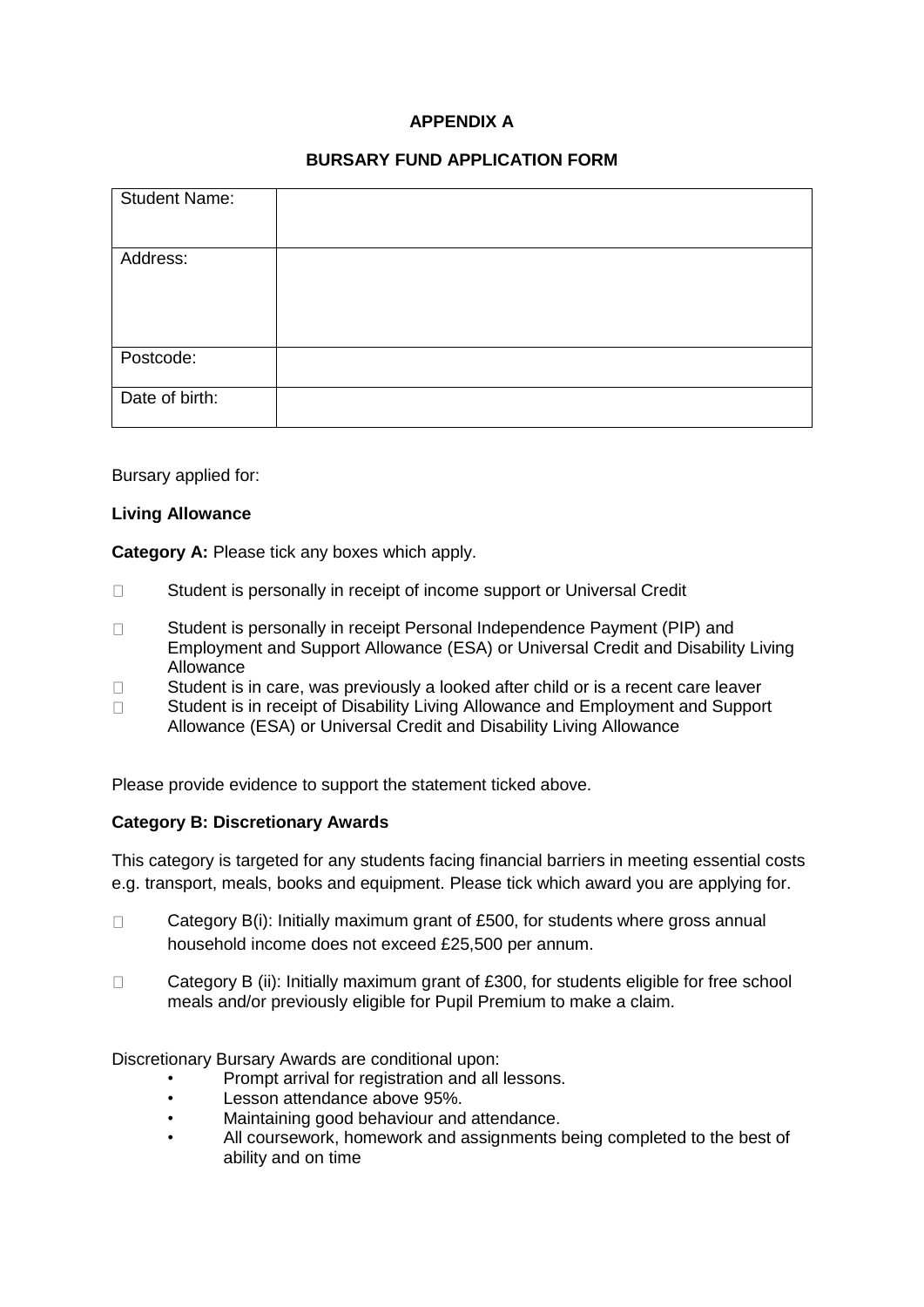For Category B (i) please tick the evidence provided:

- $\Box$ 3 most recent Universal Credit monthly award statements
- $\Box$ P60 (tax year ended 5th April 2021)
- $\Box$ Evidence of self-employment income (tax year ended 5th April 2021)
- $\Box$ Last 3 months Payslips for all household adults
- $\Box$ Other benefits/pension award letter

For Category B (ii) please tick the relevant statement:

- $\Box$ Student is eligible for Free School Meals
- Student was eligible for 'Pupil Premium' in Year 11.  $\Box$
- $\Box$ The student or family currently face exceptional circumstances (please attach a letter of explanation).

#### **Category B Amount requested £\_\_\_\_\_\_\_\_**

| Category                             | Amount £ | Details (attach receipts) |
|--------------------------------------|----------|---------------------------|
| Books/Equipment                      |          |                           |
| Transport                            |          |                           |
| <b>Meals</b>                         |          |                           |
| Additional course costs (e.g. trips) |          |                           |
| Exam re-sit fees                     |          |                           |
| Other (please specify)               |          |                           |

#### **Bank account details for payment:**

| Bank:                 |  |
|-----------------------|--|
| Account holder name:  |  |
| Sort code:            |  |
| <b>Account Number</b> |  |

I confirm that the information provided in this form and the accompanying evidence are true and accurate. I understand that the information provided may be shared with other departments within the School, including the Finance department.

Signed (student):

Date: \_\_\_\_\_\_\_\_\_\_\_\_\_\_\_\_\_\_\_\_